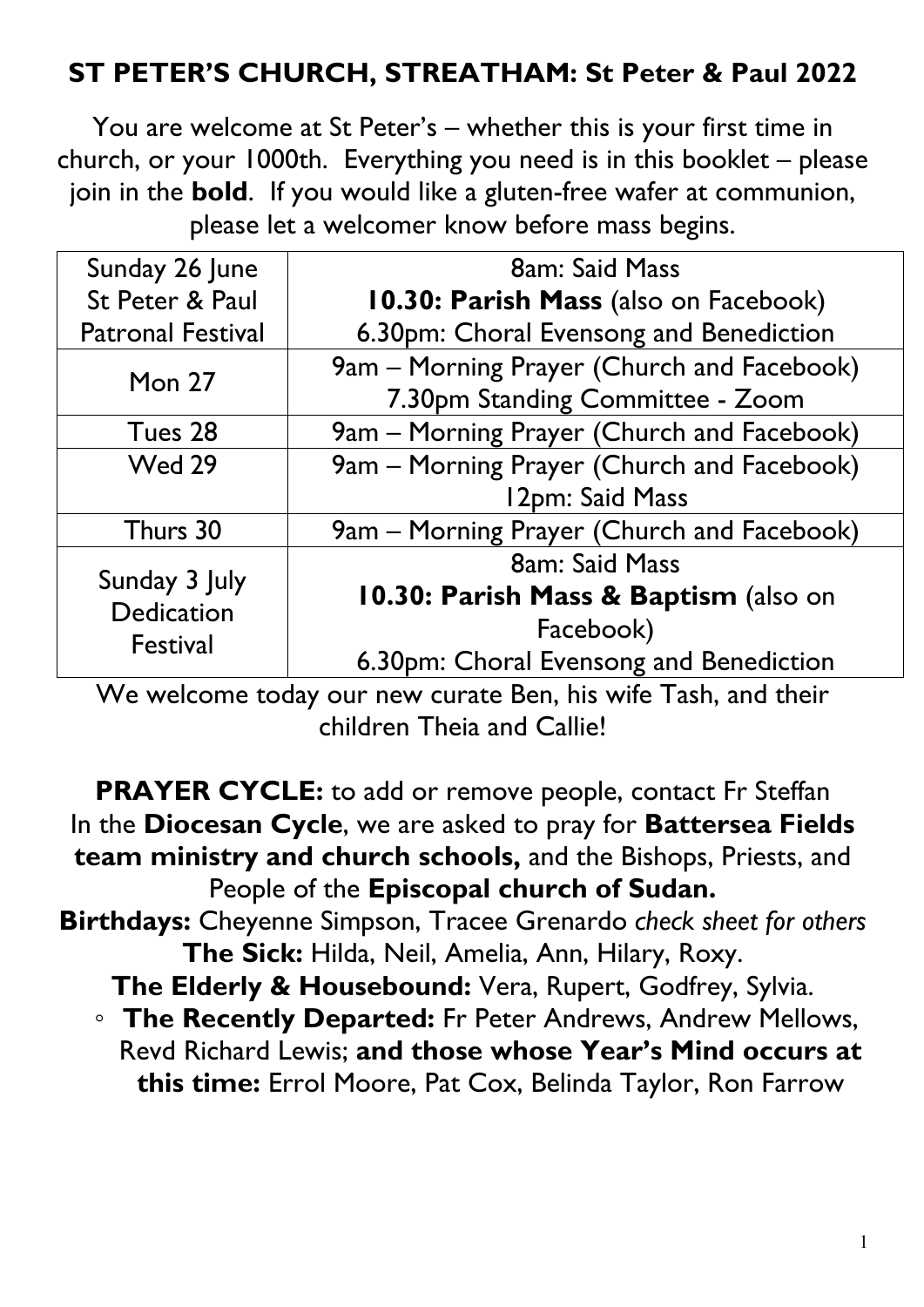# **PARISH MASS – ORDER OF SERVICE.**

As the bell rings, the Altar party enter. Please stand, if you are able.

1 For all the Saints who from their labours rest, Who thee by faith before the world confest. Thy name, O Jesu, be for ever blest. Alleluya! Alleluya!

2 Thou wast their Rock, their Fortress, and their Might; Thou, Lord, their Captain in the well fought fight; Thou in the darkness drear their one true Light. Alleluya! Alleluya!

3 O blest communion! fellowship divine! We feebly struggle, they in glory shine; Yet all are one in thee, for all are thine. Alleluya! Alleluya!

4 But lo! there breaks a yet more glorious day; The Saints triumphant rise in bright array: The King of glory passes on his way. Alleluya! Alleluya!

5 From earth's wide bounds, from ocean's farthest coast, Through gates of pearl streams in the countless host, Singing to Father, Son, and Holy Ghost. Alleluya! Alleluya!

XIn the name of the Father & of the Son & of the Holy Spirit. **Amen.**  The Lord be with you: **And also with you**

#### *The priest introduces the mass, then:*

Jesus said to his apostles, 'You are my friends if you obey my commands.' Let us then confess our sins in penitence and faith: *Silence, then:* Almighty God, **our heavenly Father, we have sinned against you and against our neighbour in thought and word and deed, through negligence, through weakness, through our own deliberate fault. We are truly sorry and repent of all our sins. For the sake of your Son Jesus Christ, who died for us, forgive us all that is past and grant that we may serve you in newness of life to the glory of your name. Amen.**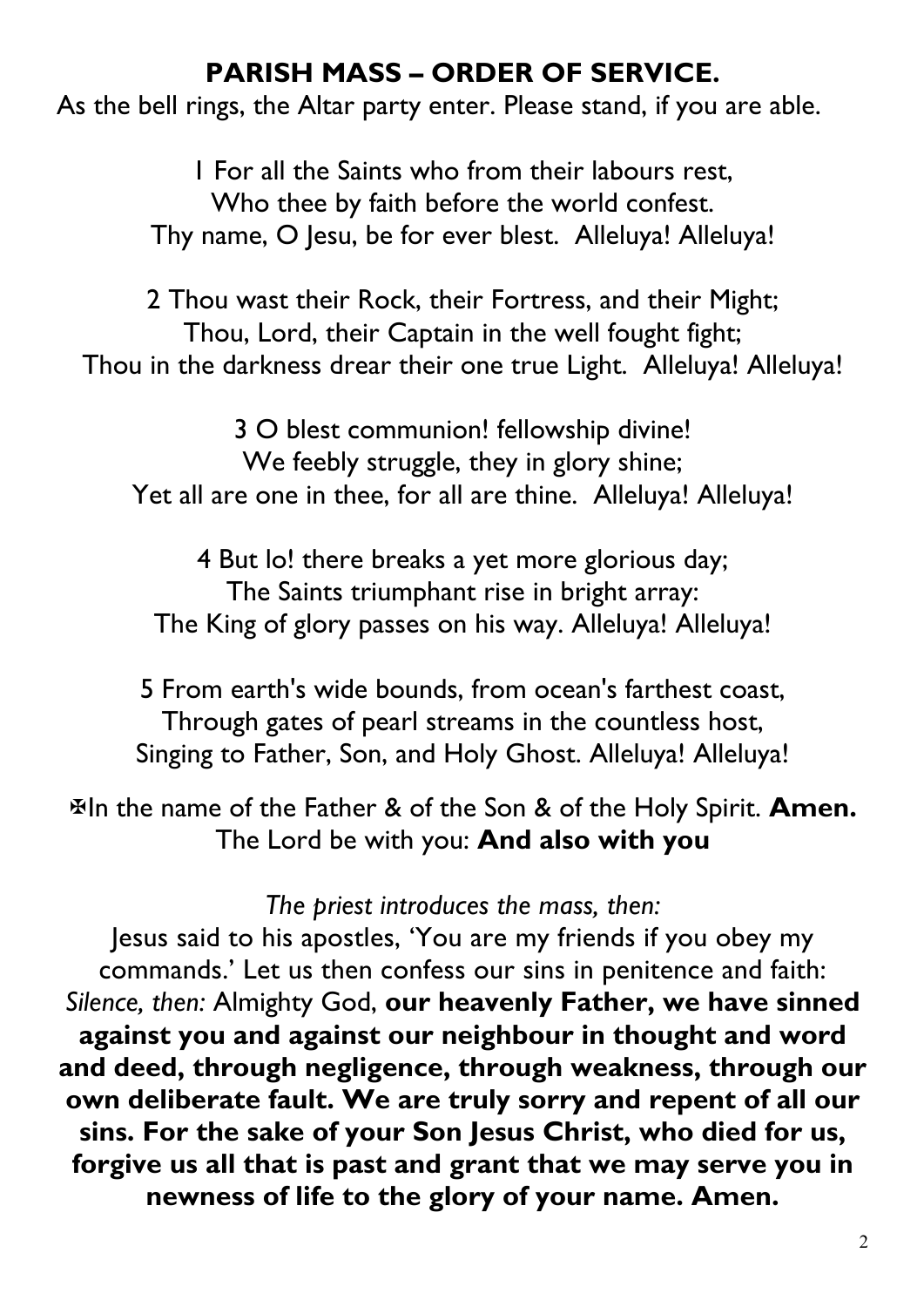*The choir sing: Lord have mercy. Kyrie Eleision*

*Christ have mercy. Christe Eleision Lord have mercy. Kyrie Eleision.*

Almighty God, who forgives all who truly repent, have mercy upon *you*, pardon and deliver *you* from all *your* sins, confirm and strengthen *you* in all goodness, and keep *you* in life eternal; through Jesus Christ our Lord. **Amen.**

### **Glory to God in the highest, and peace to his people on earth.**

(Choir) Lord God, heavenly King, almighty God and Father. We worship you, we give you thanks, we praise you for your glory. **Glory to God...**

(Choir) Lord Jesus Christ, only Son of the Father, Lord God, Lamb of God, you take away the sin of the world: have mercy on us.

(Choir) You are seated at the right hand of the Father, receive our

prayer.

# **Glory to God...**

(Choir) For you alone are the Holy One, you alone are the Lord. You alone are the Most High, Jesus Christ, with the Holy Spirit, in the glory of God the Father. Amen Amen.

# **Glory to God...**

OPENING PRAYER Let us pray:

Almighty God, whose blessed apostles Peter and Paul glorified you in their death as in their life: grant that your Church, inspired by their teaching and example, and made one by your Spirit, may ever stand firm upon the one foundation, Jesus Christ your Son our Lord, who is alive and reigns with you, in the unity of the Holy Spirit, one God, now and for ever. **Amen.**

*Please sit for the* 1ST READING Zechariah 4.1–6a,10b–14

The angel who talked with me came again, and wakened me, as one is wakened from sleep. <sup>2</sup>He said to me, 'What do you see?' And I said, 'I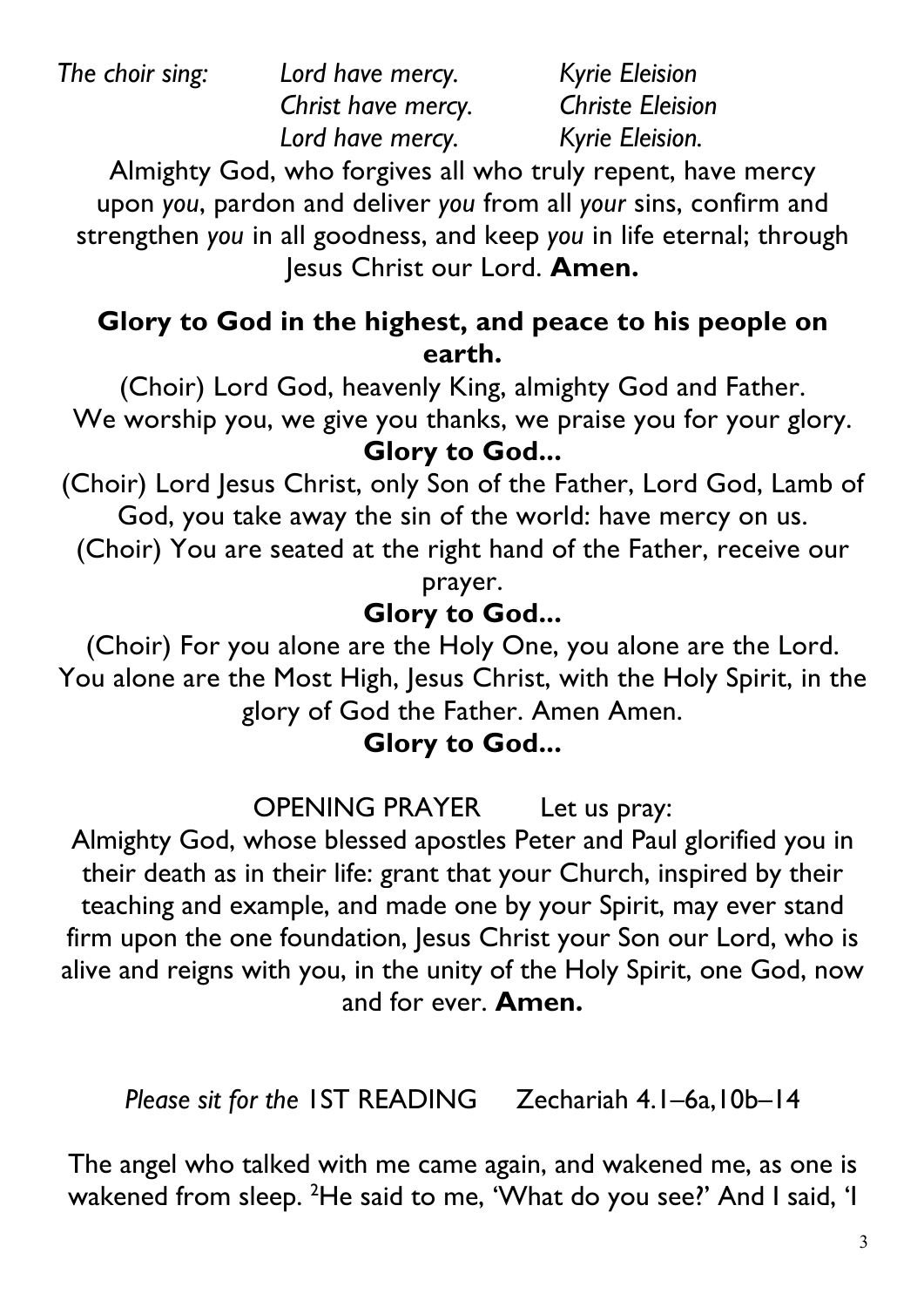see a lampstand all of gold, with a bowl on the top of it; there are seven lamps on it, with seven lips on each of the lamps that are on the top of it. <sup>3</sup>And by it there are two olive trees, one on the right of the bowl and the other on its left.' <sup>4</sup>I said to the angel who talked with me,

'What are these, my lord?' <sup>5</sup>Then the angel who talked with me answered me, 'Do you not know what these are?' I said, 'No, my lord.' <sup>6</sup>He said to me, 'This is the word of the Lord to Zerubbabel: Not by might, nor by power, but by my spirit, says the Lord of hosts. <sup>10</sup>For whoever has despised the day of small things shall rejoice, and shall see the plummet in the hand of Zerubbabel.

'These seven are the eyes of the Lord, which range through the whole earth.' "Then I said to him, 'What are these two olive trees on the right and the left of the lampstand?' <sup>12</sup>And a second time I said to him, 'What are these two branches of the olive trees, which pour out the oil through the two golden pipes?' <sup>13</sup>He said to me, 'Do you not know what these are?' I said, 'No, my lord.' <sup>14</sup>Then he said, 'These are the two anointed ones who stand by the Lord of the whole earth.'

This is the word of the Lord: **Thanks be to God.**

## **PSALM 125**

### Choir: *Do good, O Lord, to those who are true of heart.* **Response: Do good, O Lord, to those who are true of heart.**

- 1. Those who trust in the Lord are like Mount Zion, which cannot be moved, but stands fast for ever. As the hills stand about Jerusalem, so the Lord stands round about his people, from this time forth for evermore. **Response**
	- 2. Do good, O Lord, to those who are good, and to those who are true of heart. Those who turn aside to crooked ways the Lord shall take away with the evildoers; but let there be peace upon Israel. **Response**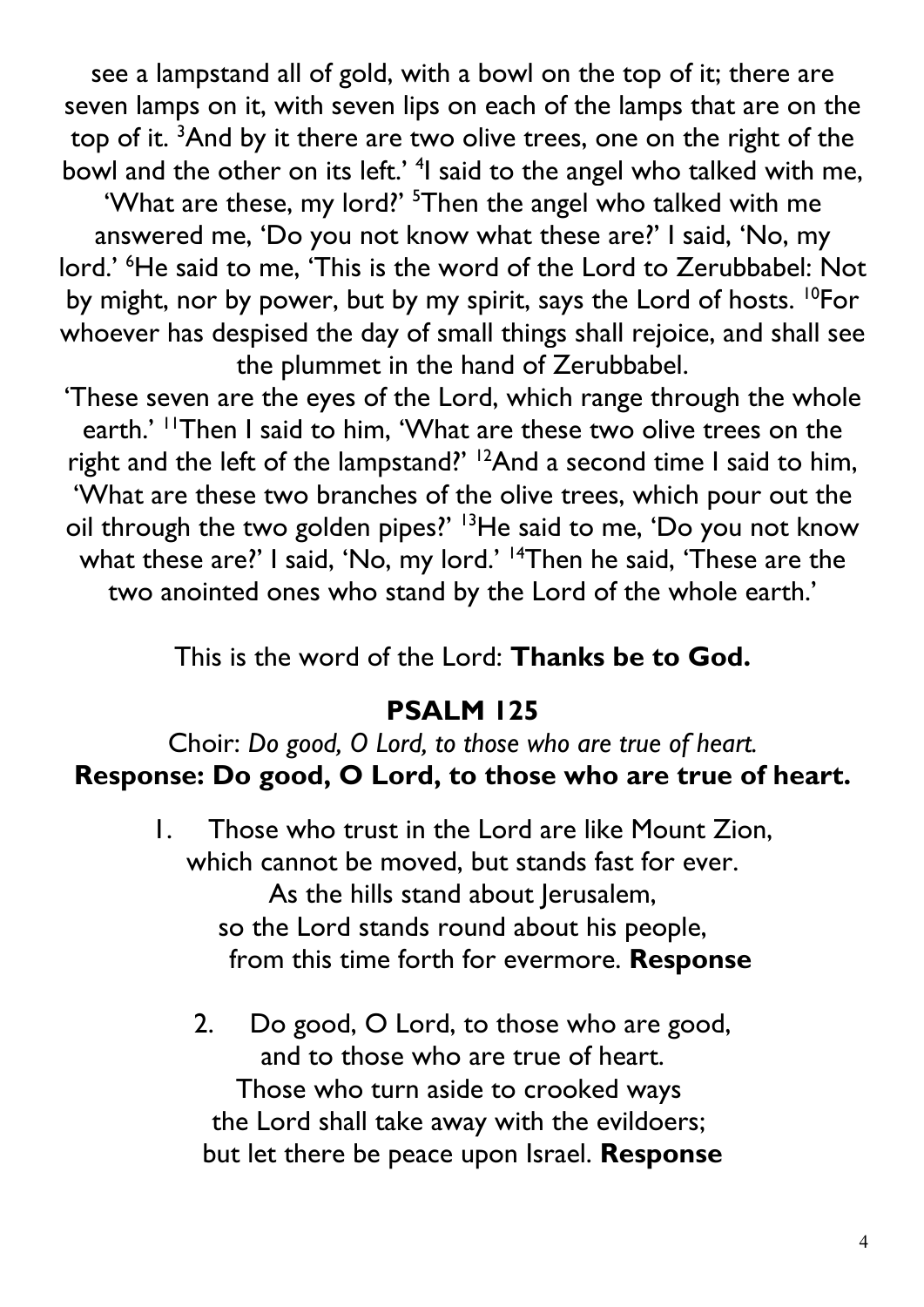About that time King Herod laid violent hands upon some who belonged to the church. <sup>2</sup>He had James, the brother of John, killed with the sword. <sup>3</sup>After he saw that it pleased the Jews, he proceeded to arrest Peter also. (This was during the festival of Unleavened Bread.) <sup>4</sup>When he had seized him, he put him in prison and handed him over to four squads of soldiers to guard him, intending to bring him out to the people after the Passover. <sup>5</sup>While Peter was kept in prison, the church prayed fervently to God for him.

The very night before Herod was going to bring him out, Peter, bound with two chains, was sleeping between two soldiers, while guards in front of the door were keeping watch over the prison. <sup>7</sup>Suddenly an angel of the Lord appeared and a light shone in the cell. He tapped Peter on the side and woke him, saying, 'Get up quickly.' And the chains fell off his wrists. <sup>8</sup>The angel said to him, 'Fasten your belt and put on your sandals.' He did so. Then he said to him, 'Wrap your cloak around you and follow me.' <sup>9</sup>Peter went out and followed him; he did not realize that what was happening with the angel's help was real; he thought he was seeing a vision. <sup>10</sup>After they had passed the first and the second guard, they came before the iron gate leading into the city. It opened for them of its own accord, and they went outside and walked along a lane, when suddenly the angel left him. <sup>11</sup>Then Peter came to himself and said, 'Now I am sure that the Lord has sent his angel and rescued me from the hands of Herod and from all that the Jewish people were expecting.'

This is the word of the Lord. **Thanks be to God.**

*Please stand as the music starts for the* GOSPEL: Alleluia, Alleluia, **Alleluia, Alleluia,** You are Peter, and on this rock I will build my church. And the

gates of Hades will not prevail against it. **Alleluia, Alleluia,**  The Lord be with you: **And also with you.** (Matthew 16.13–19) Hear the Gospel  $\overline{\mathfrak{B}}$  of our Lord Jesus Christ according to John. **Glory to you, O Lord.**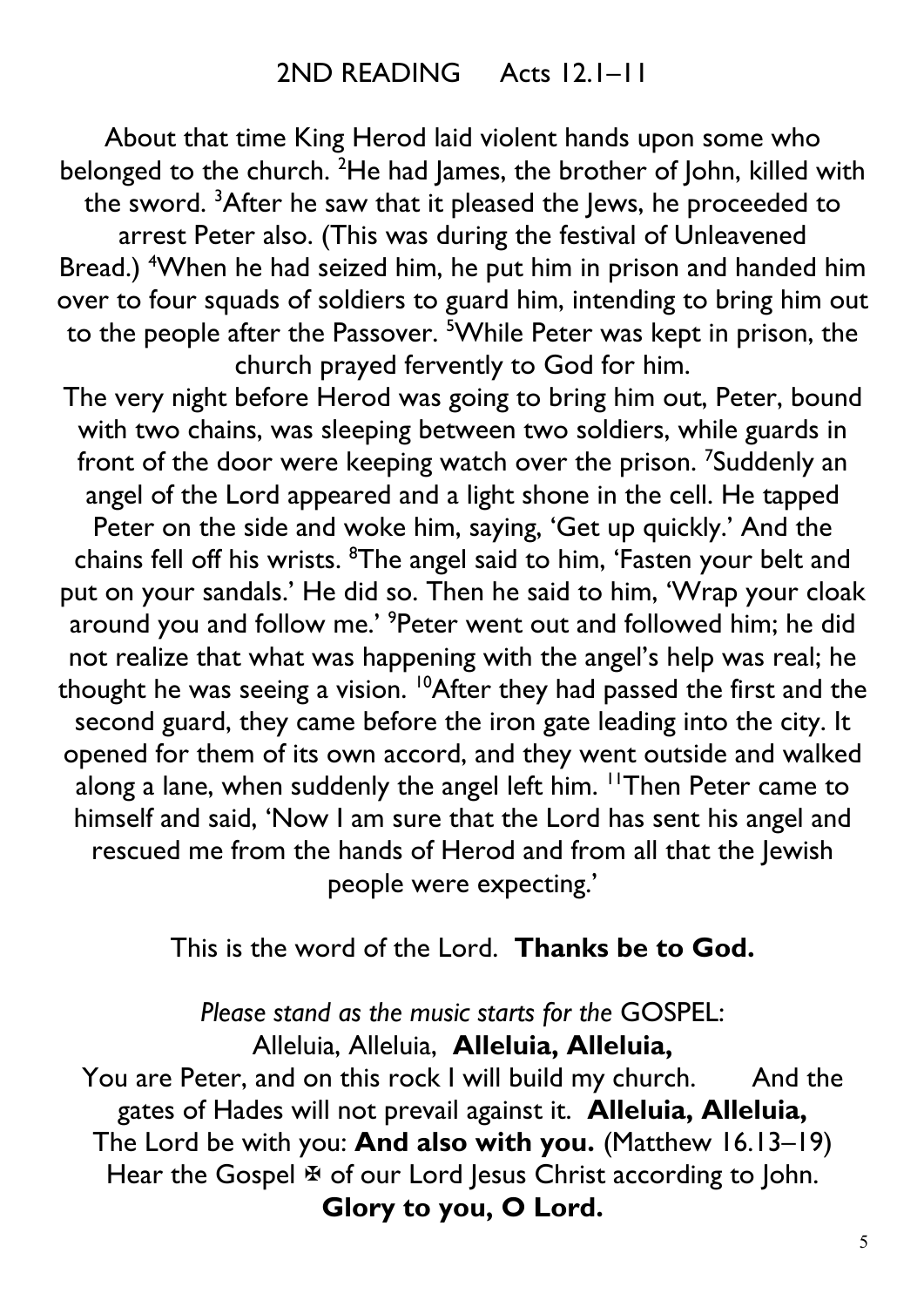Now when Jesus came into the district of Caesarea Philippi, he asked his disciples, 'Who do people say that the Son of Man is?' <sup>14</sup>And they said, 'Some say John the Baptist, but others Elijah, and still others Jeremiah or one of the prophets.' 15He said to them, 'But who do you say that I am?' <sup>16</sup>Simon Peter answered, 'You are the Messiah, the Son of the living God.' <sup>17</sup>And Jesus answered him, 'Blessed are you, Simon son of Jonah! For flesh and blood has not revealed this to you, but my Father in heaven. <sup>18</sup>And I tell you, you are Peter, and on this rock I will build my church, and the gates of Hades will not prevail against it. <sup>19</sup>I will give you the keys of the kingdom of heaven, and whatever you bind on earth will be bound in heaven, and whatever you loose on earth will be loosed in heaven.'

This is the Gospel of the Lord: **Praise to you, O Christ!**

SERMON. *Silence is kept after the sermon for personal reflection, then:*

#### *We stand for* THE CREED:

**We believe in one God, the Father, the Almighty, maker of heaven and earth, of all that is, seen and unseen. We believe in one Lord, Jesus Christ, the only Son of God, eternally begotten of the Father, God from God, Light from Light, true God from true God, begotten, not made, of one Being with the Father; through him all things were made. For us and for our salvation he came down from heaven,** *[All bow for] was incarnate from the Holy Spirit and the Virgin Mary and was made man***.**

**For our sake he was crucified under Pontius Pilate; he suffered death and was buried. On the third day he rose again in accordance with the Scriptures; he ascended into heaven and is seated at the right hand of the Father. He will come again in glory to judge the living and the dead,** 

**and his kingdom will have no end.**

**We believe in the Holy Spirit, the Lord, the giver of life,**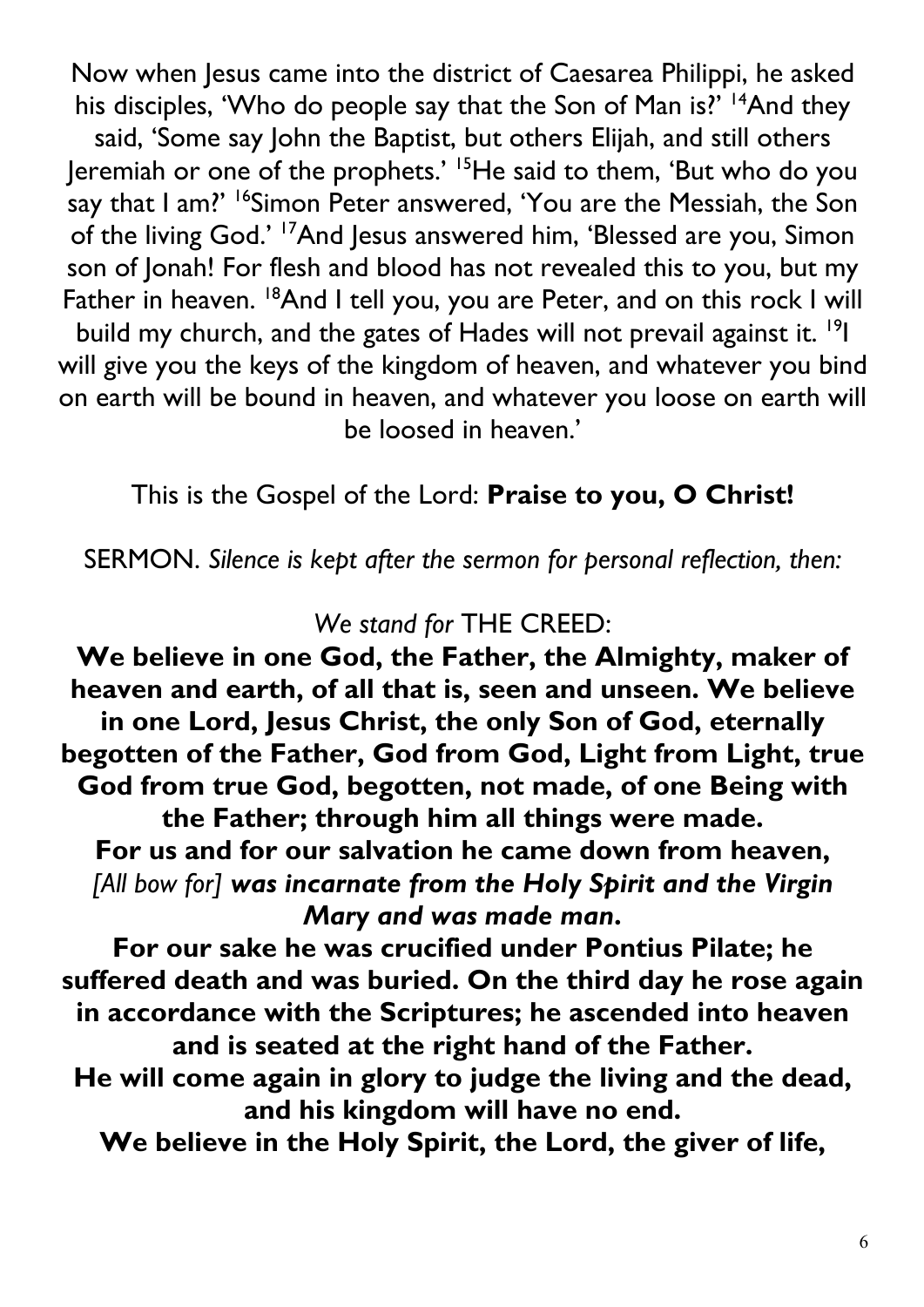**who proceeds from the Father and the Son, who with the Father and the Son is worshipped and glorified, who has spoken through the prophets.**

**We believe in one holy catholic and apostolic Church. We acknowledge one baptism for the forgiveness of sins. We look for the resurrection of the dead, and the life of the world to come. Amen.**

*Please feel free to sit or kneel during the* PRAYER OF THE FAITHFUL. *After each prayer, the leader may say:* Lord, in your mercy, **Hear our prayer.**

After praying for the dead, they may say:  $\mathbb F$  Rest eternal grant unto them, O Lord: **and let light perpetual shine upon them.**

#### *Then:* **Hail Mary, full of grace, the Lord is with thee. Blessed art thou among women, and blessed is the fruit of thy womb, Jesus. Holy Mary, Mother of God, pray for us sinners, now, and at the hour of our death.**

*The priests ends the prayers:* …Jesus Christ: **Amen.**

THE PEACE We are fellow-citizens with the saints and of the household of God, through Christ our Lord, who came and preached peace to those who were far off and those who were near. The peace of the Lord be always with you: **and also with you.** Let us offer one another a sign of peace.

1 'Thou art the Christ, O Lord, The Son of God, most high!' For ever be adored That name in earth and sky, In which, though mortal strength may fail, The saints of God at last prevail.

2 O surely he was blest With blessedness unpriced, Who, taught of God, confessed The Godhead in the Christ; For of thy Church, Lord, thou didst own Thy saint a true foundation-stone.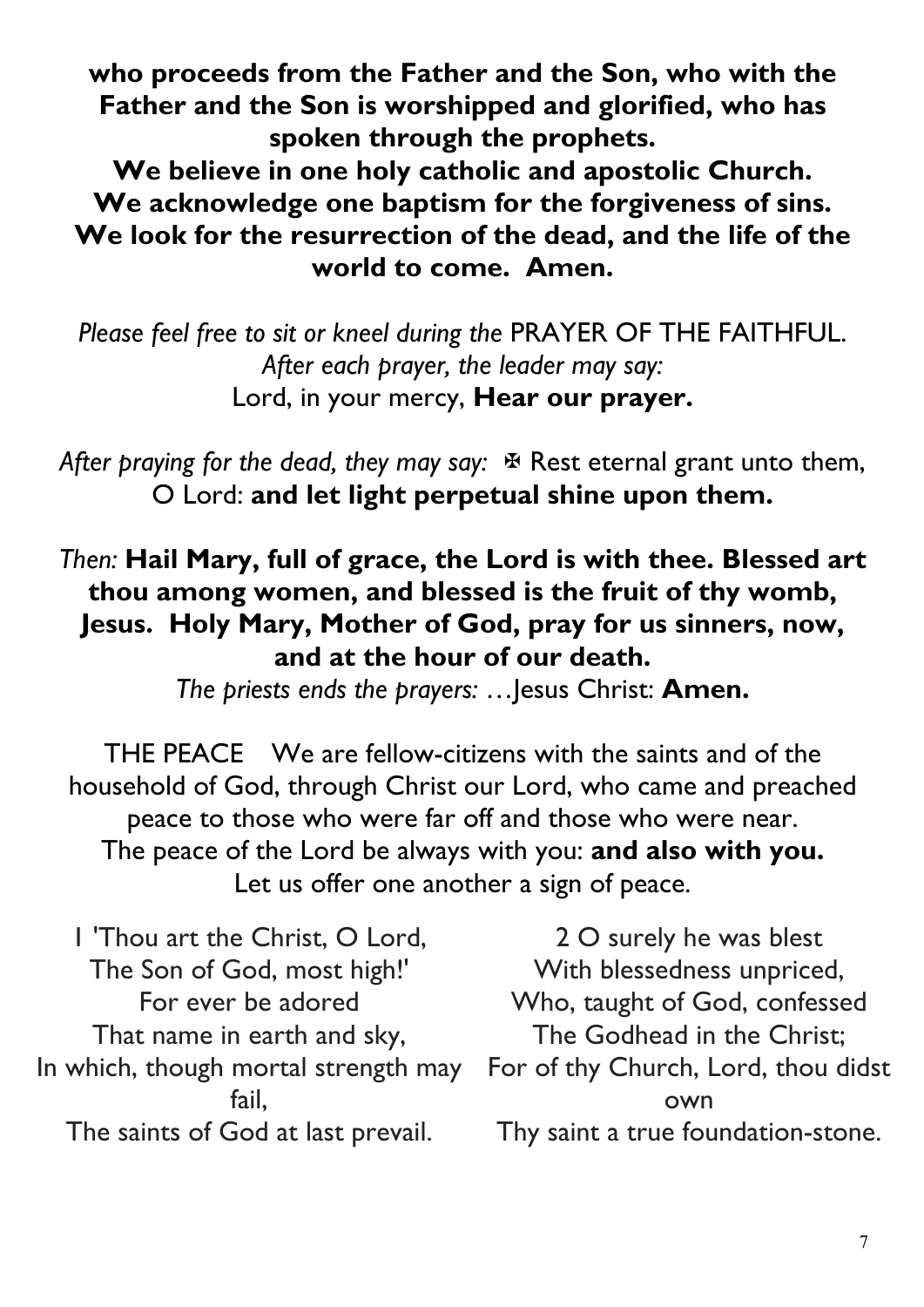3 Thrice fallen, thrice restored, The bitter lesson learnt, That heart for thee, O Lord, With triple ardor burnt. The cross he took he laid not down Until he grasped the martyr's crown.

4 O bright triumphant faith, O courage void of fears, O love most strong in death, O penitential tears! By these, Lord, keep us lest we fall, And make us go where thou shalt call.

*We are not passing round the collection plate at present. There is a plate for money or envelopes available on the piano at the back of church, or use our contactless card reader located before the exit.*

Our JustGiving page is www.justgiving.com/stpetersstreatham



*Or visit:*

# PREPARATION OF THE GIFTS *Please stand for:*

Pray, my brothers and sisters, that our sacrifice may be acceptable to God, the almighty Father: **May the Lord accept the sacrifice at your hands for the praise and glory of his name, for our good, and the good of all his Church.**

Father, accept all we bring before you this day. Guide us with your love and feed us at your table as you nourish the faith of the Church by the preaching of your apostles Peter and Paul. We ask this through Jesus Christ our Lord. **Amen.**

> THE EUCHARIST The Lord be with you: **and also with you.** Lift up your hearts: **We lift them up to the Lord.** Let us give thanks to the Lord our God: **It is right to give thanks and praise.**

*The priest praises God for his acts, and then we join with the angels in their song of praise, as the choir sings:*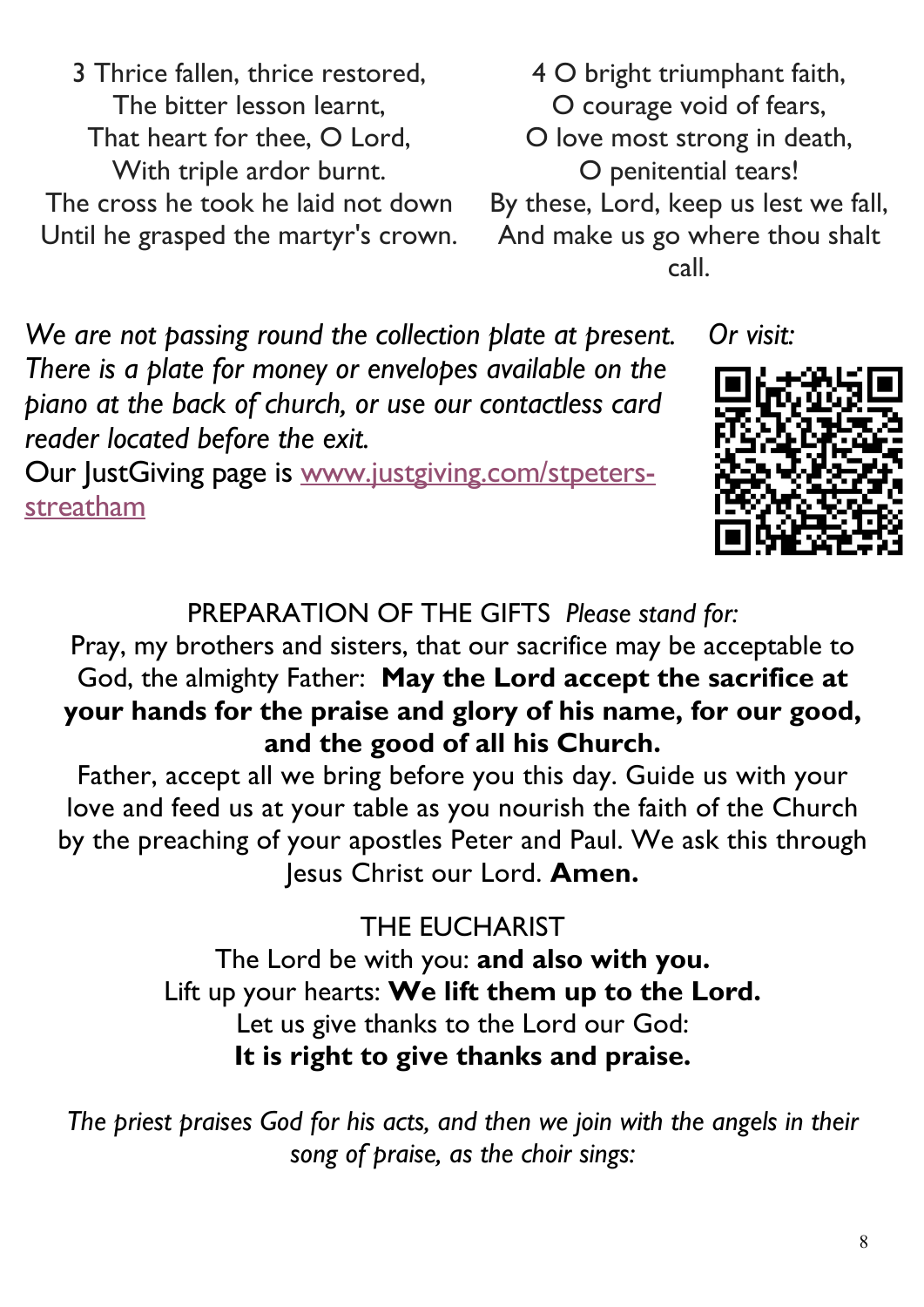*The priest, recalling the last supper of Jesus and his disciples, prays that the bread and wine may become the body and blood of Christ. Sanctus, Sanctus, Sanctus Dominus Deus Sabaoth. Pleni sunt caeli et terra gloria tua. Hosanna in excelsis. Benedictus qui venit in nomine Domini. Hosanna in excelsis. Holy, holy, holy Lord, God of power and might, heaven and earth are full of your glory. Hosanna in the highest. Blessed is he who comes in the name of the Lord. Hosanna in the highest.*

*After elevating the host and chalice:*

Great is the mystery of faith: **Christ has died, Christ is risen, Christ will come again.** Praise to you Lord Jesus: **Dying you destroyed our death, rising you restored our life, Lord Jesus come in Glory**

*The priest prays for the church and the world*… *ending, as the priest elevates the gifts:* for ever and ever. **Amen.**



and lead us not in-to temp-ta - tion, but de-liv-er us from e - vil.

THE LORD'S PRAYER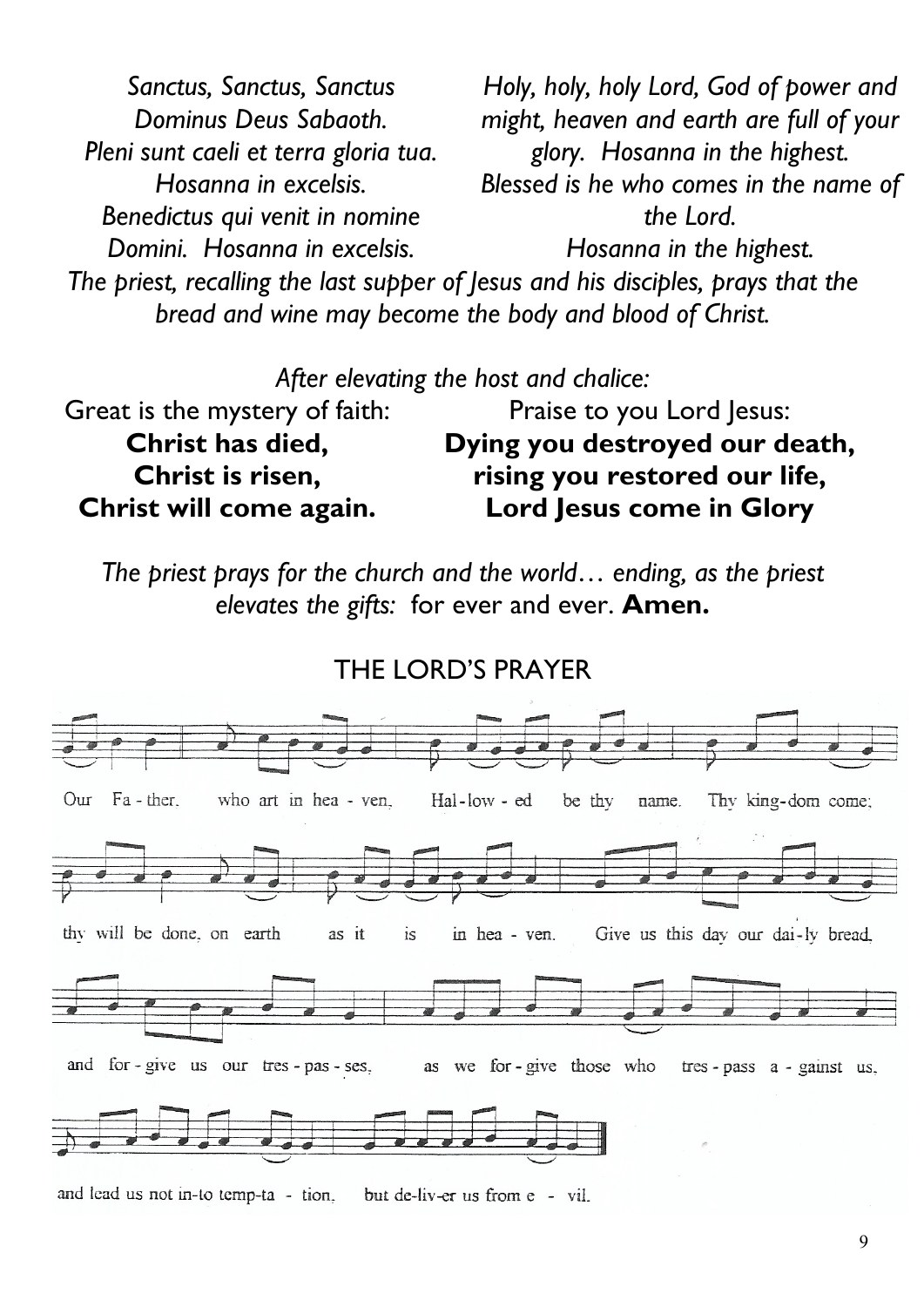Deliver us, Lord, from every evil, and grant us peace in our day. In your mercy keep us free from sin and protect us from all anxiety as we wait in joyful hope for the coming of our Saviour, Jesus Christ.

### **For the kingdom, the power, and the glory are yours, now and forever.**

*As the host is broken, the choir sing* :

| Agnus Dei, qui tollis peccata | Lamb of God, you take away the sins |
|-------------------------------|-------------------------------------|
| mundi: misere nobis.          | of the world: have mercy on us.     |
| Agnus Dei, qui tollis peccata | Lamb of God, you take away the sins |
| mundi: misere nobis.          | of the world: have mercy on us.     |
| Agnus Dei, qui tollis peccata | Lamb of God, you take away the sins |
| mundi: dona nobis pacem.      | of the world: grant us peace.       |

Behold the Lamb of God who takes away the sins of the world. Blessed are those who are called to his supper. **Lord, I am not worthy to receive you, but only say the word and I shall be healed.**

*In order to receive communion, please wait until the row in front of you have received before leaving your seat. Please sanitize your hands as you approach. If you would like a blessing, please cross your arms over your chest and this will be given in silence.* 

*During the commuion, the choir sing Tu Es Petrus by Durufle: "Thou art Peter, and upon this rock I will build my church"*

1 He who would valiant be 'Gainst all disaster, Let him in constancy Follow the Master. There's no discouragement Shall make him once relent His first avowed intent To be a pilgrim.

2 Who so beset him round With dismal stories, Do but themselves confound-- His strength the more is. No foes shall stay his might, Though he with giants fight: He will make good his right To be a pilgrim.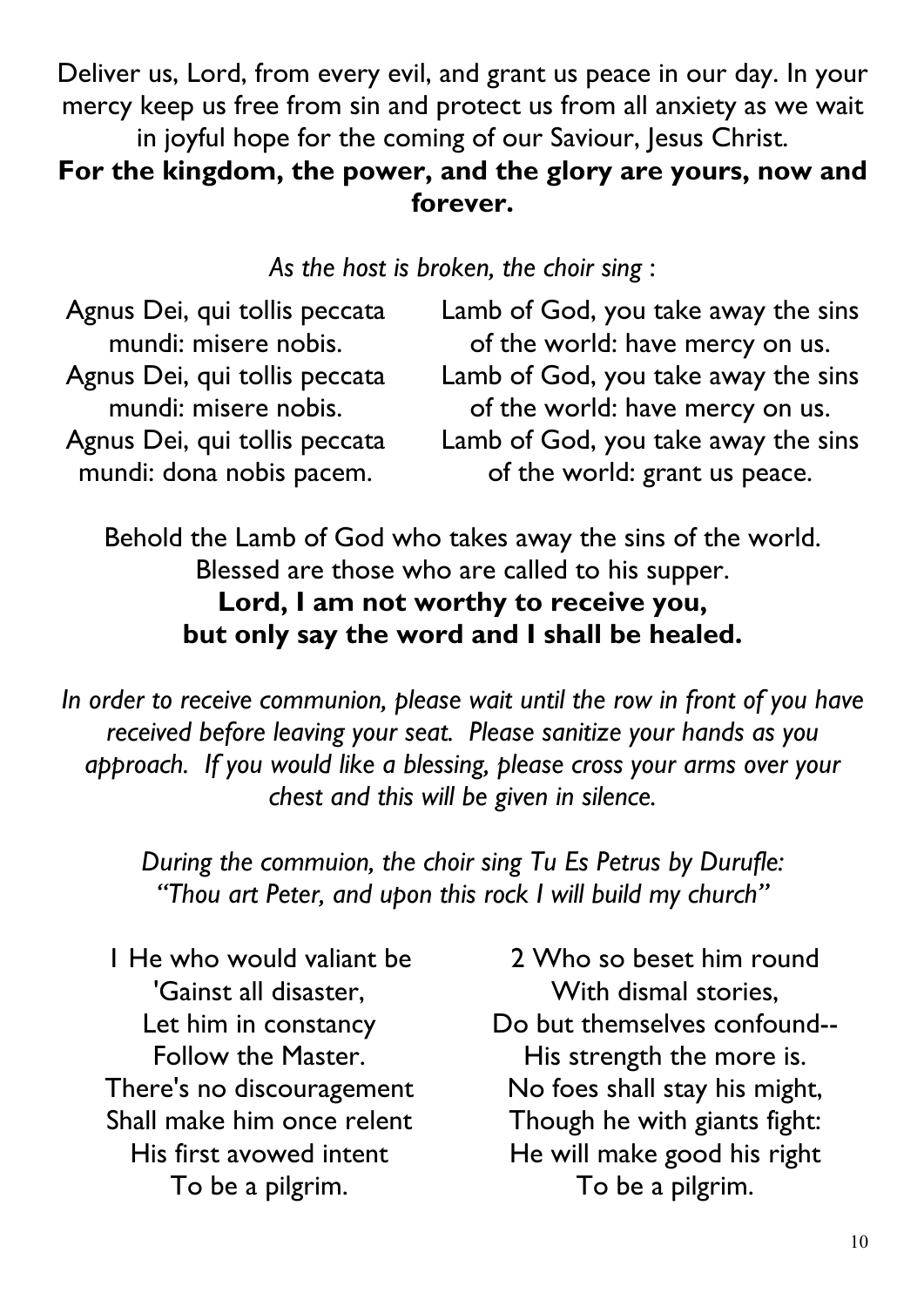3 Since, Lord, thou dost defend Us with thy Spirit, We know we at the end Shall life inherit. Then fancies flee away! I'll fear not what men say, I'll labor night and day To be a pilgrim.

POST COMMUNION PRAYER Let us pray. *Please stand*: Almighty God, who on the day of Pentecost sent your Holy Spirit to the apostles with the wind from heaven and in tongues of flame, filling them with joy and boldness to preach the gospel: by the power of the same Spirit strengthen us to witness to your truth and to draw everyone to the fire of your love; through Jesus Christ our Lord. **Amen**

Almighty God, **we thank you for feeding us with the body and blood of your Son Jesus Christ. Through him we offer you our souls and bodies to be a living sacrifice. Send us out in the power of your Spirit to live and work to your praise and glory. Amen.**

*Followed by the* NOTICES

### THE BLESSING & THE DISMISSAL The Lord be with you: **And also with you.**

God, who has prepared for you a city with eternal foundations, bring you, with Peter and Paul and all the saints, to the eternal and triumphant joy of that city; and the blessing of God almighty, the Father, the Son, and the Holy Spirit, be among you and remain with you always. **Amen.**

Go in the peace of Christ **Thanks be to God**